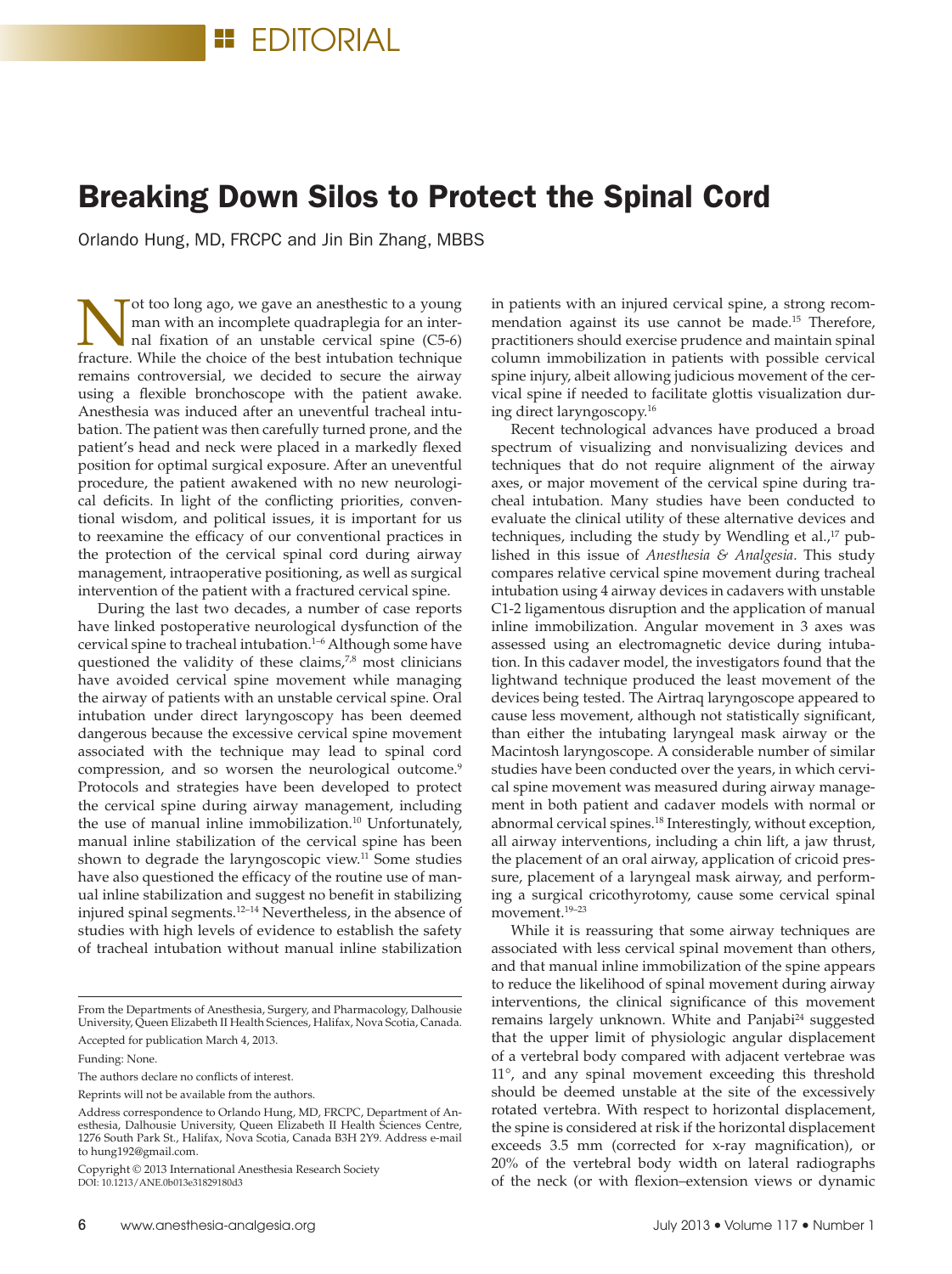fluoroscopy). However, the relationship between these cervical spine movements and subsequent neurological deterioration of the spinal cord has not been determined. There are no randomized controlled clinical trials to support the notion that a reduction in neck movement by a certain degree protects against neurological deterioration caused by intubation. Given the rarity of the postintubation neurological deterioration, such a trial would require a large sample size to have sufficient power and would present formidable logistical and ethical obstacles. It is not surprising that several reviews consistently concluded that it is not possible to establish tracheal intubation as the definite cause of any deterioration in neurological outcomes in this patient population.18,25,26

Modern trauma and emergency care systems, along with improvements in surgical and pharmacological management, have been developed to improve outcomes in patients with acute cervical spinal cord injury. Although these strategies may lead to an improved outcome, secondary neurological deterioration does occur in a small number of patients  $(5\% - 6\%)$ .<sup>1,27</sup> There is a growing body of evidence to suggest that the outcome of this patient population depends on a complex interaction between primary and secondary injury mechanisms after the initial spinal cord insult. The deterioration following the initial injury may result from a combination of hypoperfusion and ischemia, inflammatory responses, as well as biochemical, molecular, and cellular changes.1,27 Would a short-lived cervical spine movement during airway intervention increase the likelihood of secondary neurological deterioration? Probably not, but the possibility is difficult to ignore.8 With no clinical outcome data, it is not possible to draw a valid conclusion using surrogate measures, such as cervical spine movement. Instead of speculating about the acceptable limits of cervical spine movement, the best airway technique, or optimal surgical positioning, it would be better to use an effective measurement of the outcome of the spinal cord injury. Although it may not be easy to measure the outcome of a complex and often unpredictable spinal cord injury, neuronal injury has been shown to illicit a number of electrophysiological changes.28 In an attempt to continuously monitor the functionality of the spinal cord during spinal procedures, neurophysiologists have been using the signals of somatosensory evoked potentials (SSEPs), and transcranial electrical motorevoked potentials (TcMEPs) for many years. Recent large retrospective clinical reviews have supported the ability of TcMEP and SSEP to detect impending iatrogenic neural injury during cervical spine and scoliosis surgeries.<sup>29,30</sup> The TcMEP appears to be a better method of detecting evolving motor tract injury during cervical spine surgery when compared with conventional SSEP.<sup>31</sup> Although a systematic review of the utility of electrophysiological monitoring questioned its reliability in forecasting outcome,<sup>32</sup> the results from a large recent retrospective study involving 12,375 monitored spine cases provide further support of the utility of intraoperative neurophysiological monitoring in the prediction and prevention of iatrogenic spinal cord injury.33 Unfortunately, there are limitations in using the TcMEP and SSEP to monitor spinal cord function during tracheal intubation, because anesthesia, movement, and

muscle paralysis affect the interpretation of these electrophysiological signals. Perhaps multimodal neurophysiological recordings,<sup>34</sup> including the use of neurogenic evoked potentials,<sup>35</sup> should be considered.

How should we proceed if neurophysiological monitoring is unavailable to us? The simplest approach might be to secure the airway of these patients awake and position them prone to ensure intact neurological function before inducing general anesthesia with muscle relaxation. Unfortunately, there is also no guarantee that even this cautious approach would prevent neurological deterioration, since Deem et al.<sup>36</sup> have reported that postsurgical quadriplegia could occur even though tracheal intubation and prone positioning took place while the patient was awake. Furthermore, some patients may not tolerate awake intubation. Neurological deterioration following the initial cervical spine injury depends on many factors. If we strive to avoid neurological deterioration during airway intervention, we cannot succeed in isolation. As indicated in the Guidelines for the Management of Acute Cervical Spine and Spinal Cord Injuries of the American Association of Neurological Surgeons,<sup>37</sup> the "best practice" strategies for these patients must include all aspects of the care of acute cervical injury: expeditious and skilled prehospital care and transport, neurological and radiographic assessment, medical management of spinal cord injury, closed reduction of cervical fracture-dislocations, and specific treatment options (both operative and nonoperative) for each specific cervical injury type known to occur, from the occiput through thoracic level 1. In other words, while it is difficult to find any strong evidence to favor one strategy over the other in managing the airway of patients with an unstable cervical spine, we should strive to provide excellence in each aspect of the perioperative care of these patients. Airway management of these patients should include careful immobilization of the neck, with minimal spine movement, while using one of the airway alternatives at our disposal. Meticulous attention should be paid when positioning the patient under anesthesia with the goal of maintaining optimal oxygenation and perfusion of the spinal cord and to minimize edema throughout the perioperative period. The use of multimodal intraoperative neuromonitoring is desirable because it allows clinicians to continuously monitor the state of the spinal cord throughout the perioperative period. In addition, postoperative aggressive rehabilitation should be used and spinal cord deterioration should be identified early, and managed with optimal pharmacotherapy. Although the investigation of neurotrophic support of nerve regeneration is just beginning, results of this research may lead to its playing an important role in the recovery of patients with a traumatic cervical spinal cord injury in the near future.<sup>38</sup>

It is clear that the prevention of neurologic complications following airway and surgical interventions in patients with cervical spinal cord injury requires a multidisciplinary team approach. While the application of manual inline immobilization of the neck and the use of an airway technique that is associated with minimal cervical movement are necessary steps to ensure a favorable outcome for patients undergoing a spinal stabilization procedure, it is vital to engage emergency physicians,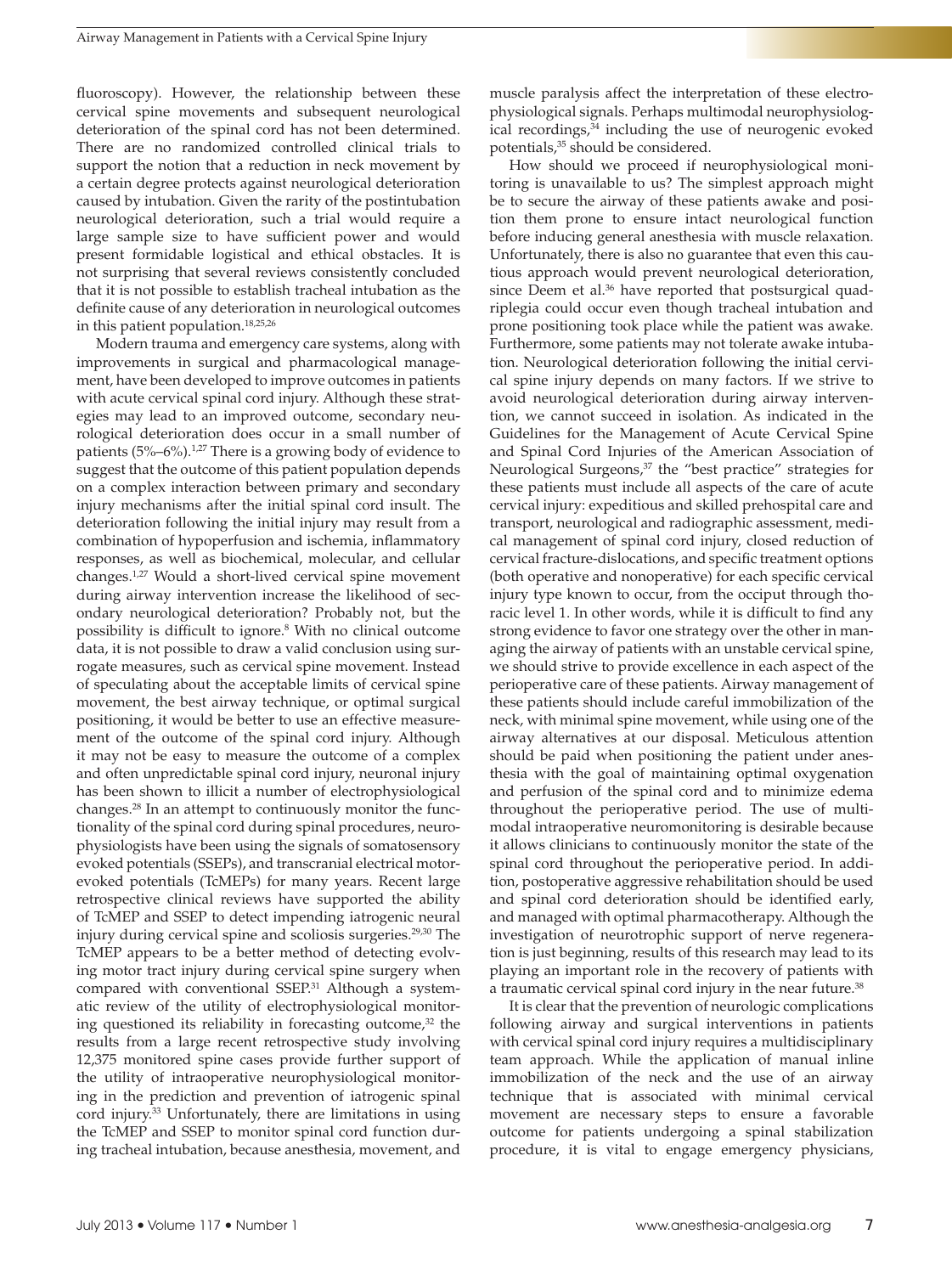neurosurgeons, anesthesiologists, radiologists, neurologists, neurophysiologists, and intensivists in developing scientifically sound strategies to ensure the best outcome possible in these patients.

In the case of our patient and in retrospect, after carefully securing the airway of our patient in the operating room, it may have been better to collaborate with the neurosurgeon and a neurophysiologist in properly positioning the neck of the patient, and in monitoring the spinal cord function throughout the surgical procedure as well as in the postoperative period. Our role then could focus on the detection, monitoring, and subsequent management of any postoperative deterioration of spinal cord function. Breaking out of our specialty silos to work as a collaborative team could do much to improve the outcome of patients with spinal cord injury. **F** 

## DISCLOSURES

**Name:** Orlando Hung, MD, FRCPC.

**Contribution:** This author helped prepare the manuscript. **Name:** Jin Bin Zhang, MBBS.

**Contribution:** This author helped prepare the manuscript.

**This manuscript was handled by:** Sorin J. Brull, MD, FCARCSI.

## REFERENCES

- 1. Farmer J, Vaccaro A, Albert TJ, Malone S, Balderston RA, Cotler JM. Neurologic deterioration after cervical spinal cord injury. J Spinal Disord 1998;11:192–6
- 2. Hastings RH, Kelley SD. Neurologic deterioration associated with airway management in a cervical spine-injured patient. Anesthesiology 1993;78:580–3
- 3. Muckart DJ, Bhagwanjee S, van der Merwe R. Spinal cord injury as a result of endotracheal intubation in patients with undiagnosed cervical spine fractures. Anesthesiology 1997;87:418–20
- 4. Redl G. Massive pyramidal tract signs after endotracheal intubation: a case report of spondyloepiphyseal dysplasia congenita. Anesthesiology 1998;89:1262–4
- 5. Yan K, Diggan MF. A case of central cord syndrome caused by intubation: a case report. J Spinal Cord Med 1997;20:230–2
- 6. Yaszemski MJ, Shepler TR. Sudden death from cord compression associated with atlanto-axial instability in rheumatoid arthritis. A case report. Spine (Phila Pa 1976) 1990;15:338–41
- 7. Calder I. Spinal cord injury in patients with undiagnosed cervical spine fractures. Anesthesiology 1998;88:1411–2
- 8. McLeod AD, Calder I. Spinal cord injury and direct laryngoscopy–the legend lives on. Br J Anaesth 2000;84:705–9
- 9. Walls RM. Orotracheal intubation and potential cervical spine injury. Ann Emerg Med 1987;16:373–4
- 10. American College of Surgeons: Committee on Trauma. Advanced Trauma Life Support Program for Doctors. 8th ed. Chicago, IL: American College of Surgeons, 2009
- 11. Nolan JP, Wilson ME. Orotracheal intubation in patients with potential cervical spine injuries. An indication for the gum elastic bougie. Anaesthesia 1993;48:630–3
- 12. Brimacombe J, Keller C, Künzel KH, Gaber O, Boehler M, Pühringer F. Cervical spine motion during airway management: a cinefluoroscopic study of the posteriorly destabilized third cervical vertebrae in human cadavers. Anesth Analg 2000;91:1274–8
- 13. Lennarson PJ, Smith D, Todd MM, Carras D, Sawin PD, Brayton J, Sato Y, Traynelis VC. Segmental cervical spine motion during orotracheal intubation of the intact and injured spine with and without external stabilization. J Neurosurg 2000;92:201–6
- 14. Lennarson PJ, Smith DW, Sawin PD, Todd MM, Sato Y, Traynelis VC. Cervical spinal motion during intubation: efficacy of stabilization maneuvers in the setting of complete segmental instability. J Neurosurg 2001;94:265–70
- 15. Kwan I, Bunn F, Roberts I. Spinal immobilisation for trauma patients. Cochrane Database Syst Rev 2001;2:CD002803
- 16. Manoach S, Paladino L. Manual in-line stabilization for acute airway management of suspected cervical spine injury: historical review and current questions. Ann Emerg Med 2007;50:236–45
- 17. Wendling AL, Tighe PJ, Conrad BP, Baslanti TO, Horodyski M, GR. R. A comparison of four airway devices on cervical spine alignment in cadaver models of global ligamentous instability at C1-2. Anesth Analg 2013;117:125–31
- 18. Ollerton JE, Parr MJ, Harrison K, Hanrahan B, Sugrue M. Potential cervical spine injury and difficult airway management for emergency intubation of trauma adults in the emergency department–a systematic review. Emerg Med J 2006;23:3–11
- 19. Aprahamian C, Thompson BM, Finger WA, Darin JC. Experimental cervical spine injury model: evaluation of airway management and splinting techniques. Ann Emerg Med 1984;13:584–7
- 20. Donaldson WF III, Towers JD, Doctor A, Brand A, Donaldson VP. A methodology to evaluate motion of the unstable spine during intubation techniques. Spine (Phila Pa 1976) 1993;18:2020–3
- 21. Gerling MC, Davis DP, Hamilton RS, Morris GF, Vilke GM, Garfin SR, Hayden SR. Effect of surgical cricothyrotomy on the unstable cervical spine in a cadaver model of intubation. J Emerg Med 2001;20:1–5
- 22. Keller C, Brimacombe J, Keller K. Pressures exerted against the cervical vertebrae by the standard and intubating laryngeal mask airways: a randomized, controlled, cross-over study in fresh cadavers. Anesth Analg 1999;89:1296–300
- 23. Kihara S, Watanabe S, Brimacombe J, Taguchi N, Yaguchi Y, Yamasaki Y. Segmental cervical spine movement with the intubating laryngeal mask during manual in-line stabilization in patients with cervical pathology undergoing cervical spine surgery. Anesth Analg 2000;91:195–200
- 24. White AA III, Panjabi MM. In: White AA III, Panjabi MM, eds. Clinical Biomechanics of the Spine. Philadelphia, PA: JB Lippincott, 1990:314–7
- 25. Crosby ET. Airway management in adults after cervical spine trauma. Anesthesiology 2006;104:1293–318
- 26. Robitaille A. Airway management in the patient with potential cervical spine instability: continuing professional development. Can J Anaesth 2011;58:1125–39
- 27. Harrop JS, Sharan AD, Vaccaro AR, Przybylski GJ. The cause of neurologic deterioration after acute cervical spinal cord injury. Spine (Phila Pa 1976) 2001;26:340–6
- 28. Titmus MJ, Faber DS. Axotomy-induced alterations in the electrophysiological characteristics of neurons. Prog Neurobiol 1990;35:1–51
- 29. Li F, Gorji R, Allott G, Modes K, Lunn R, Yang ZJ. The usefulness of intraoperative neurophysiological monitoring in cervical spine surgery: a retrospective analysis of 200 consecutive patients. J Neurosurg Anesthesiol 2012;24:185–90
- 30. Schwartz DM, Auerbach JD, Dormans JP, Flynn J, Drummond DS, Bowe JA, Laufer S, Shah SA, Bowen JR, Pizzutillo PD, Jones KJ, Drummond DS. Neurophysiological detection of impending spinal cord injury during scoliosis surgery. J Bone Joint Surg Am 2007;89:2440–9
- 31. Hilibrand AS, Schwartz DM, Sethuraman V, Vaccaro AR, Albert TJ. Comparison of transcranial electric motor and somatosensory evoked potential monitoring during cervical spine surgery. J Bone Joint Surg Am 2004;86-A:1248–53
- 32. Resnick DK, Anderson PA, Kaiser MG, Groff MW, Heary RF, Holly LT, Mummaneni PV, Ryken TC, Choudhri TF, Vresilovic EJ, Matz PG; Joint Section on Disorders of the Spine and Peripheral Nerves of the American Association of Neurological Surgeons and Congress of Neurological Surgeons. Electrophysiological monitoring during surgery for cervical degenerative myelopathy and radiculopathy. J Neurosurg Spine 2009;11:245–52
- 33. Raynor BL, Bright JD, Lenke LG, Rahman RK, Bridwell KH, Riew KD, Buchowski JM, Luhmann SJ, Padberg AM. Significant change or loss of intraoperative monitoring data: a